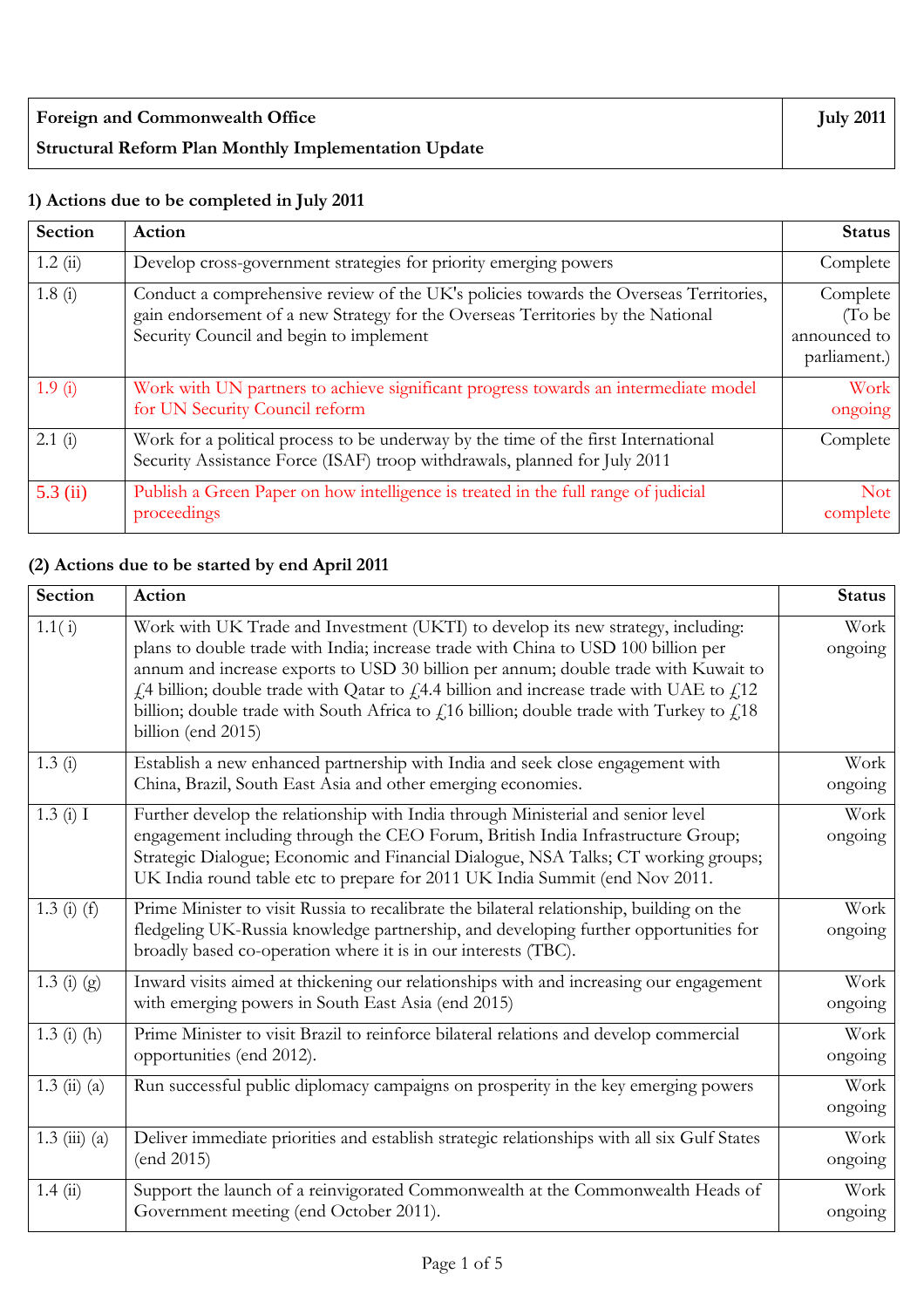| 1.4(iii)             | Encourage greater Commonwealth trade flows resulting in increased opportunities for<br>UK business (end May 2015)                                                                                                                                                                                   | Work<br>ongoing |
|----------------------|-----------------------------------------------------------------------------------------------------------------------------------------------------------------------------------------------------------------------------------------------------------------------------------------------------|-----------------|
| $\overline{1.5}$ (i) | Support concerted international diplomatic efforts to build trust, confidence and<br>consensus on non-proliferation and disarmament through existing international<br>framework and conventions etc (end May 2015)                                                                                  | Work<br>ongoing |
| $1.5$ (iv)           | Play a leading role in an internationally-agreed twin-track diplomatic approach of<br>pressure and engagement to stop Iran obtaining a nuclear weapon (end May 2015)                                                                                                                                | Work<br>ongoing |
| 1.5(y)               | Play a leading role in the international nuclear and biological security effort including<br>through leading on the information security strand of the 2012 Nuclear Security Summit<br>in 2012 (end Jun 2012)                                                                                       | Work<br>ongoing |
| 1.6 $(i)$            | Secure a return to US led negotiations on the MEPP, based on clear parameters<br>supported by the international community, in order to deliver a framework agreement<br>within 12 months then leading to sovereign and independent Palestinian State living in<br>peace with Israel (end Sep 2011). | Work<br>ongoing |
| 1.6(i)               | Continue to press for an end to Israeli settlement construction in close co-ordination<br>with the US and key partners in order to preserve a two state solution (end Sep 2011).                                                                                                                    | Work<br>ongoing |
| 1.6(iii)             | Play a lead role within the international community to secure change on the ground in<br>Gaza, including acceleration of imports needed for core reconstruction and greater<br>movement of goods and people in order the revitalise the economy (end Sep 2011).                                     | Work<br>ongoing |
| 1.6 (iv)             | Provide political and financial support for the Palestinian Authority programme to build<br>the institutions of a future Palestinian state in order to prepare for a two state solution<br>and create a conducive environment for peace (end May 2015).                                             | Work<br>ongoing |
| $1.6 \text{ (vi)}$   | Support the process of transition to democratic government in Egypt and Tunisia,<br>including on electoral reform and the development of political parties, and offer<br>assistance to support the stabilisation of the Egyptian and Tunisian economies (end Jun<br>$2012$ ).                       | Work<br>ongoing |
| $1.6 \ (vi)$         | Play a leading role in the development of a peaceful and more democratic Libya within<br>existing international borders, including by working to ensure full implementation of all<br>relevant UN Security Council resolutions and other international commitments (end<br>Dec 2012).               | Work<br>ongoing |
| 1.7(ii)              | Secure continued commitment to ambitious action on climate change via a G8 Summit<br>agenda (end May 2011)                                                                                                                                                                                          | Work<br>ongoing |
| 1.7(iii)             | Work with DECC to support Ministerial visit to India as part of continued co-operation<br>on low carbon growth, trade and investment (end Oct 2011)                                                                                                                                                 | Work<br>ongoing |
| $1.7 \text{ (iv)}$   | Work through G20 Summit to reconfirm commitments to low carbon growth,<br>provision of climate finance and reduction of fossil fuel subsidies (end Nov 2011)                                                                                                                                        | Work<br>ongoing |
| 1.7(y)               | Work for a comprehensive global agreement on climate change, including, securing<br>significant progress at the UN Framework Convention on Climate Change negotiations<br>in Cancun and South Africa (end Dec 2011)                                                                                 | Work<br>ongoing |
| 1.7 (vi)             | Engage with US, Canada, Japan, African Union and Australia on national and global<br>security risks of climate change, working with MOD and DECC (end May 2015)                                                                                                                                     | Work<br>ongoing |
| $1.7 \text{ (vii)}$  | Accelerate the global transition to a low carbon climate resilient economy, working with<br>EU institutions and partners (end May 2015)                                                                                                                                                             | Work<br>ongoing |
| 1.9(i)               | Contribute to the early expansion of the UN Security Council (end Dec 2012)                                                                                                                                                                                                                         | Work<br>ongoing |
| 2.1(i)               | Work with international partners and the Afghan Government on the transition of                                                                                                                                                                                                                     | Work            |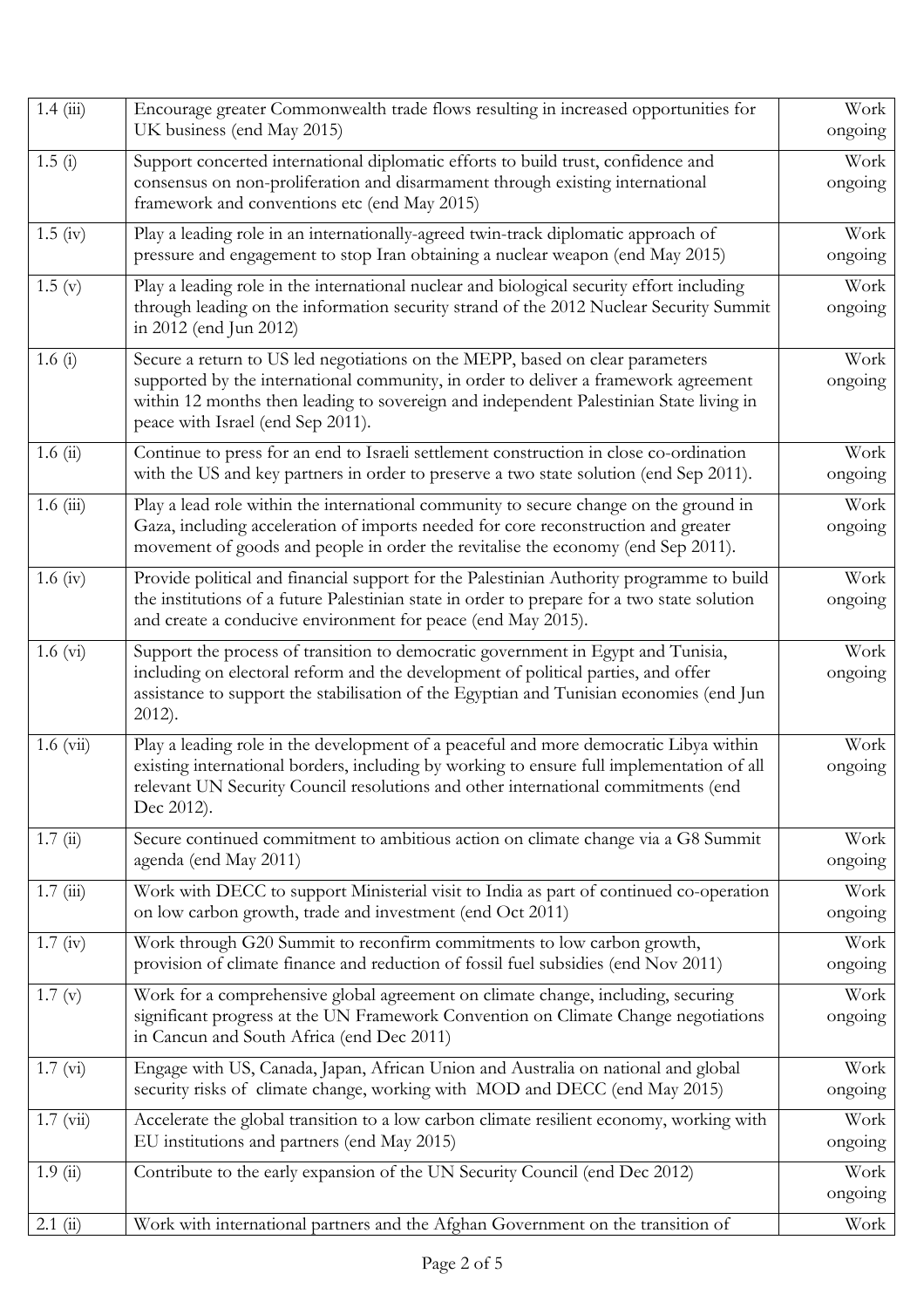|                                    | security from ISAF to Afghan security forces by the end of 2014. Attend NATO<br>Summit and commit to a way forward on transition, with the first phase beginning in<br>early 2011 (end Dec 2014)                                                                                                                                                                                                                                                                                                         | ongoing         |
|------------------------------------|----------------------------------------------------------------------------------------------------------------------------------------------------------------------------------------------------------------------------------------------------------------------------------------------------------------------------------------------------------------------------------------------------------------------------------------------------------------------------------------------------------|-----------------|
| $2.1$ (iii)                        | Work with ISAF partners to encourage all to stay the course, maintaining a force<br>presence in Afghanistan during the transition process, and contributing to building the<br>capacity of Afghan security forces (end Dec 2014)                                                                                                                                                                                                                                                                         | Work<br>ongoing |
| $2.1$ (iv)                         | Work with international partners to align efforts, including (a) the United States, (b)<br>NATO, (c) UN, (d) regional countries such as Pakistan, India and Saudi Arabia, and (e)<br>the EU (end Dec 2011)                                                                                                                                                                                                                                                                                               | Work<br>ongoing |
| 2.1 (v)                            | Work with Afghan government and international partners to deliver a successful Bonn<br>conference which covers transition and political issues (end Oct 2011)                                                                                                                                                                                                                                                                                                                                            | Work<br>ongoing |
| 2.1 (vi)                           | Support Turkey in its preparations for an October conference to improve regional co-<br>operation on Afghanistan (Oct 2011)                                                                                                                                                                                                                                                                                                                                                                              | Work<br>ongoing |
| $2.2(j)$ (b)                       | Begin to provide monthly written updates to Parliament, including reports on progress<br>in the implementation of Kabul and London commitments (end May 2015)                                                                                                                                                                                                                                                                                                                                            | Work<br>ongoing |
| $2.3$ (i) (b)                      | The British Pakistan Foundation helps to deliver stronger people to people links<br>between the UK and Pakistan (end May 2015)                                                                                                                                                                                                                                                                                                                                                                           | Work<br>ongoing |
| 2.3(i) I                           | Set up and implement a programme of regular contacts, including visits, between the<br>PM and other Minsters with their Pakistani counterparts (end May 2015)                                                                                                                                                                                                                                                                                                                                            | Work<br>ongoing |
| $2.3$ (i) (d)                      | Support Pakistan's efforts to implement a package of reforms agreed with the<br>International Financial Institutions (end May 2015)                                                                                                                                                                                                                                                                                                                                                                      | Work<br>ongoing |
| $2.3$ (i) (e)                      | Enhance practical co-operation through the UK/Pakistan CT Joint Working Group<br>(end May 2015)                                                                                                                                                                                                                                                                                                                                                                                                          |                 |
| $2.3 \; \text{(ii)} \; \text{(a)}$ | Prepare the ground for a successful Friends of Democratic Pakistan Ministerial Meeting<br>$($ autumn 2011)                                                                                                                                                                                                                                                                                                                                                                                               | Work<br>ongoing |
| $2.3$ (ii) (b)                     | Strengthen the EU's relationship with Pakistan, including through: the delivery of<br>preferential market access (GSP+), increased development assistance, and high level<br>contacts (end Dec 2011)                                                                                                                                                                                                                                                                                                     | Work<br>ongoing |
| $2.3$ (iii)                        | Work in partnership with Pakistan to tackle terrorist threats including high level<br>diplomatic engagement and Ministerial visits and a programme of counter-terrorism<br>assistance to help the Pakistan government to disrupt terrorist activity (autumn 2011)                                                                                                                                                                                                                                        | Work<br>ongoing |
| 3.3(i)                             | Organise an international conference on cyber security in 2011 (end Nov 2011)                                                                                                                                                                                                                                                                                                                                                                                                                            | Work<br>ongoing |
| 4.1 (i) (a)                        | Political and practical support to Croatia in fulfilling necessary accession criteria in 2011<br>to enable accession negotiations to close (end May 2015)                                                                                                                                                                                                                                                                                                                                                | Work<br>ongoing |
| 4.1 $(i)$ $(b)$                    | Support progress towards Turkey's EU accession, work for deeper EU Turkey strategic<br>relations through: working closely with EU member state counterparts and the<br>European Commission; and working with Turkey both bilaterally and at EU level to<br>support progress in their domestic reform programme, enabling further chapters to be<br>open; all parties involved in the Cyprus talks to achieve a solution: the key to<br>unblocking Turkey's accession process in the long term (end 2011) | Work<br>ongoing |
| 4.1 $(i)$ I                        | Support steady progress in Iceland's EU accession negotiations, encourage the Icelandic<br>authorities to develop and maintain necessary reforms end commercial whaling and<br>resolve Icesave (end May 2015)                                                                                                                                                                                                                                                                                            | Work<br>ongoing |
| $4.1(i)$ (d)                       | Support an EU future for the Western Balkans region, once clear membership criteria<br>are met. Support and encourage countries in the region to deliver reforms including                                                                                                                                                                                                                                                                                                                               | Work            |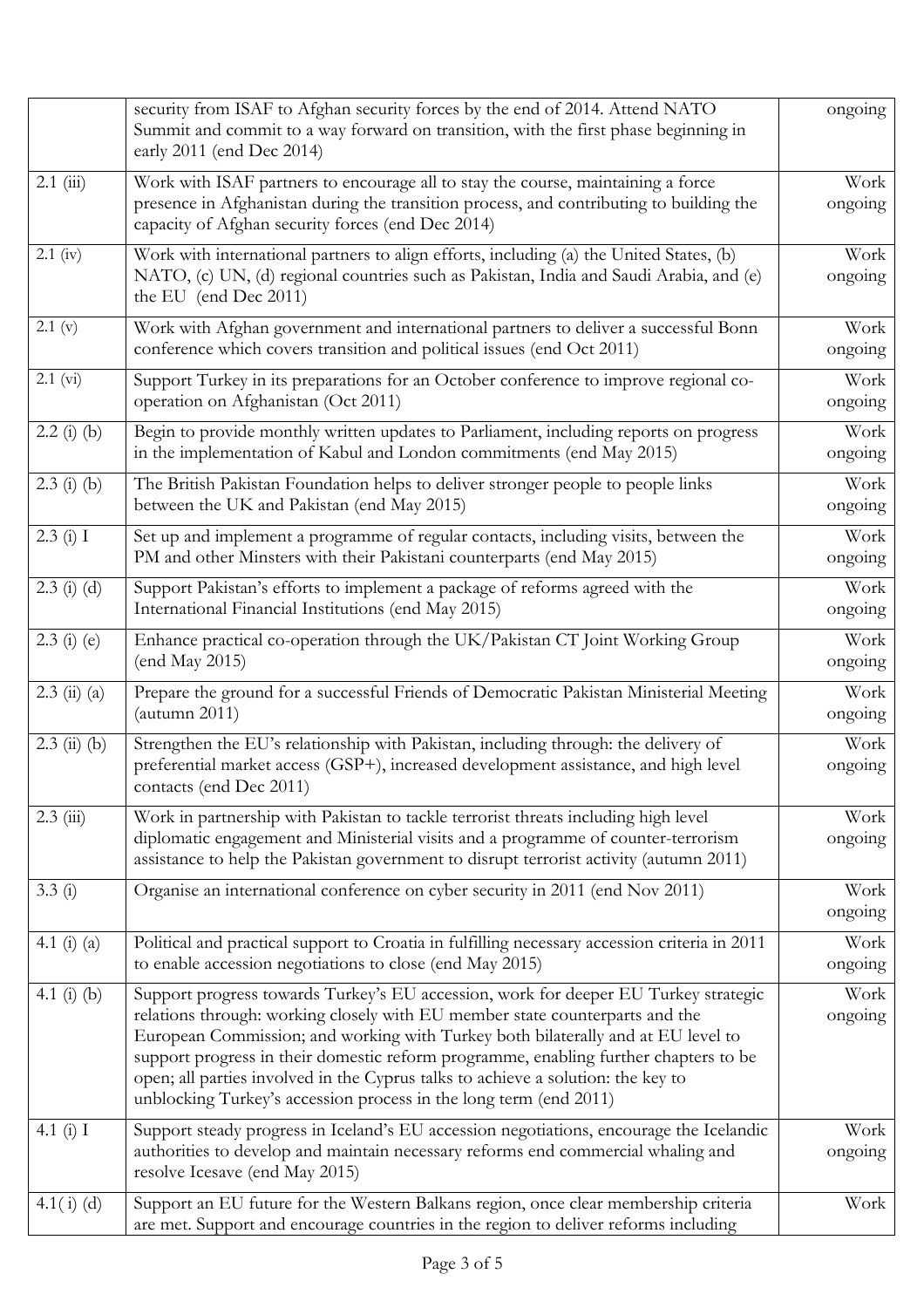|                    | through the EU accession process; focussing on stability, democracy rule of law,<br>reconciliation, continued resolution of conflict legacy (end May 2015)                                             | ongoing         |
|--------------------|--------------------------------------------------------------------------------------------------------------------------------------------------------------------------------------------------------|-----------------|
| 4.3(i)             | Seek tough and effective EU engagement on Iran (end May 2015)                                                                                                                                          | Work<br>ongoing |
| 4.3(i)             | Push for a renewed European Neighbourhood Policy which can offer incentives for<br>political reform in partner countries, especially those in transition (end Sep 2011)                                | Work<br>ongoing |
| $4.3$ (iii)        | Work to promote stability in the Western Balkans (end May 2015)                                                                                                                                        | Work<br>ongoing |
| 4.3 (iv) (a)       | Ensuring that 10% of EAS Assistant Director and above positions are filled by British<br>nationals (end Dec 2013)                                                                                      | Work<br>ongoing |
| 4.3 (iv) (b)       | Influence EAS policies to ensure they support UK security and prosperity the EAS only<br>acts where mandated to do so by Treaties (end Dec 2013)                                                       | Work<br>ongoing |
| 4.4 $(i)$ $(a)$    | Implement the EU Energy Third Package effectively (end May 2015)                                                                                                                                       | Work<br>ongoing |
| 4.4 $(i)$ $(d)$    | Support the Delivery of an ambitious EU India Free Trade Agreement (end 2011)                                                                                                                          | Work<br>ongoing |
| 4.4 $(i)$ $(f)$    | Encourage a strong EU position in the UN Framework Convention on Climate Change<br>negotiations in Cancun and South Africa (end Dec 2011)                                                              | Work<br>ongoing |
| 4.4(ii)            | Work with the Treasury to ensure that the next EU Financial Perspectives reflect<br>Britain's views and take account of economic circumstances (end Dec 2012)                                          | Work<br>ongoing |
| 4.4 (iv)           | Ensure that the British perspective is reflected in EU institutions by increasing the<br>number of British citizens entering EU institutions (end Jun 2012)                                            | Work<br>ongoing |
| 5.1 $(i)$          | Work with other government departments to agree a joint approach to enhance British<br>"soft power" that uses all our national instruments, including a world-class programme<br>of aid (end May 2011) | Work<br>ongoing |
| 5.1(i)             | Align the work of the British Council and the BBC World Service with this programme<br>(end 2012)                                                                                                      | Work<br>ongoing |
| $5.1$ (iii) (b)    | Set out an Arab Partnership agenda shaping UK and international policy impact across<br>the Middle East and North Africa region (end Oct 2011)                                                         | Work<br>ongoing |
| 5.1 (v) $(a)$      | Devise a strategy to enhance the impact of UK contribution to conflict prevention (end<br>2011)                                                                                                        | Work<br>ongoing |
| $5.1 \text{ (vi)}$ | Promote and project UK values to ensure that the UK models and upholds legal<br>obligations robustly and without scope for abuse, including on universal jurisdiction<br>(end May 2015)                | Work<br>ongoing |
| 5.2(i)             | Work with the NSC to assess whether a review is needed to improve the coherence and<br>impact of UK aid and diplomacy overseas (end Dec 2011)                                                          | Work<br>ongoing |
| $5.3$ (iii)        | Provide comprehensive input into the preparatory work needed to allow the Gibson<br>Inquiry to commence in early 2011 and report within the year (end Mar 2012)                                        | Work<br>ongoing |
| 5.3 $(iv)$         | Begin to implement the Gibson Inquiry recommendations (end Mar 2012)                                                                                                                                   | Work<br>ongoing |